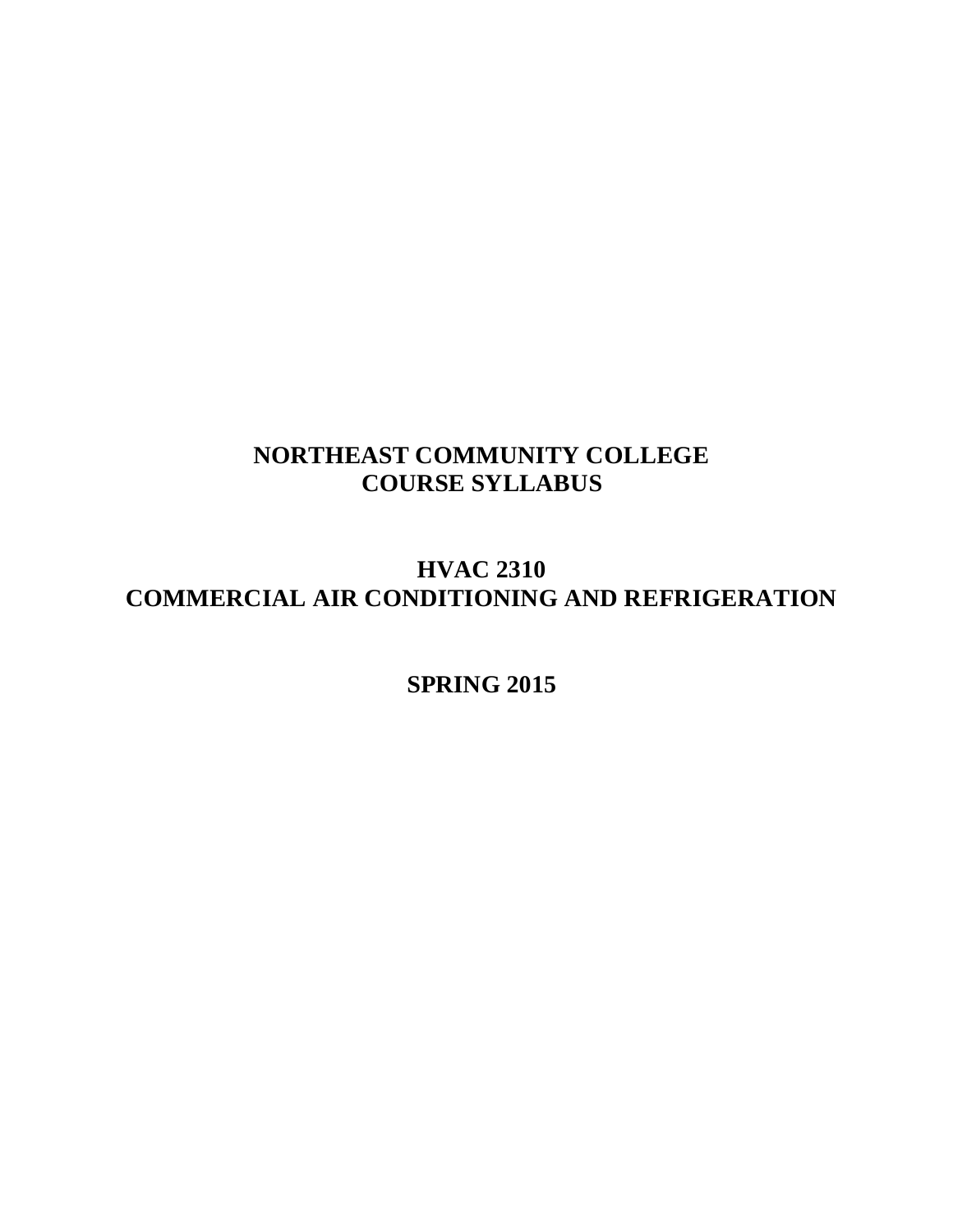# **NORTHEAST COMMUNITY COLLEGE COMMERCIAL AIR CONDITIONTING AND REFRIGERATION COURSE SYLLABUS**

# **I. CATALOG DESCRIPTION:**

## **COURSE NUMBER:** HVAC 2310

**COURSE TITLE:** Commercial Air Conditioning and Refrigeration

**PRE-REQUISITES:** HVAC 2110

## **CO-REQUISITES:** None

**DESCRIPTION:** Refrigeration pipe sizing, installation and soldering for a complete system layout with the necessary calculations. Various aspects of employeremployee relationships and responsibilities. (45/0/0/0)

# **CREDIT/CONTACT HOUR DESIGNATION:**

Credits: 3 Lecture: 45 Lab: 0 Clinical: 0 Coop: 0

**TERM**: Spring 2015

# **II. COURSE OBJECTIVES:**

Course will:

- 1. Explore commercial refrigeration theory.
- 2. Introduce the math needed to determine pipe sizing and other related calculations.
- 3. Build and understanding of refrigerant handling
- 4. Demonstrate proper procedures in installing, designing, and troubleshooting commercial air conditioning and refrigeration systems.

# **III. STUDENT LEARNING OUTCOMES:**

The student will be able to:

- 1. Describe the electrical motor controls that apply to commercial refrigeration.
- 2. Explain retrofitting CFC refrigeration systems.
- 3. Describe start up and system charging.
- 4. Explain refrigerant recovery procedures.
- 5. Describe Parallel rack systems.
- 6. Discuss heat reclaim.
- 7. Explain Walk in box application.
- 8. Describe refrigeration piping practices.
- 9. Describe package versus remote-condensing applications.
- 10. Describe ice-making equipment.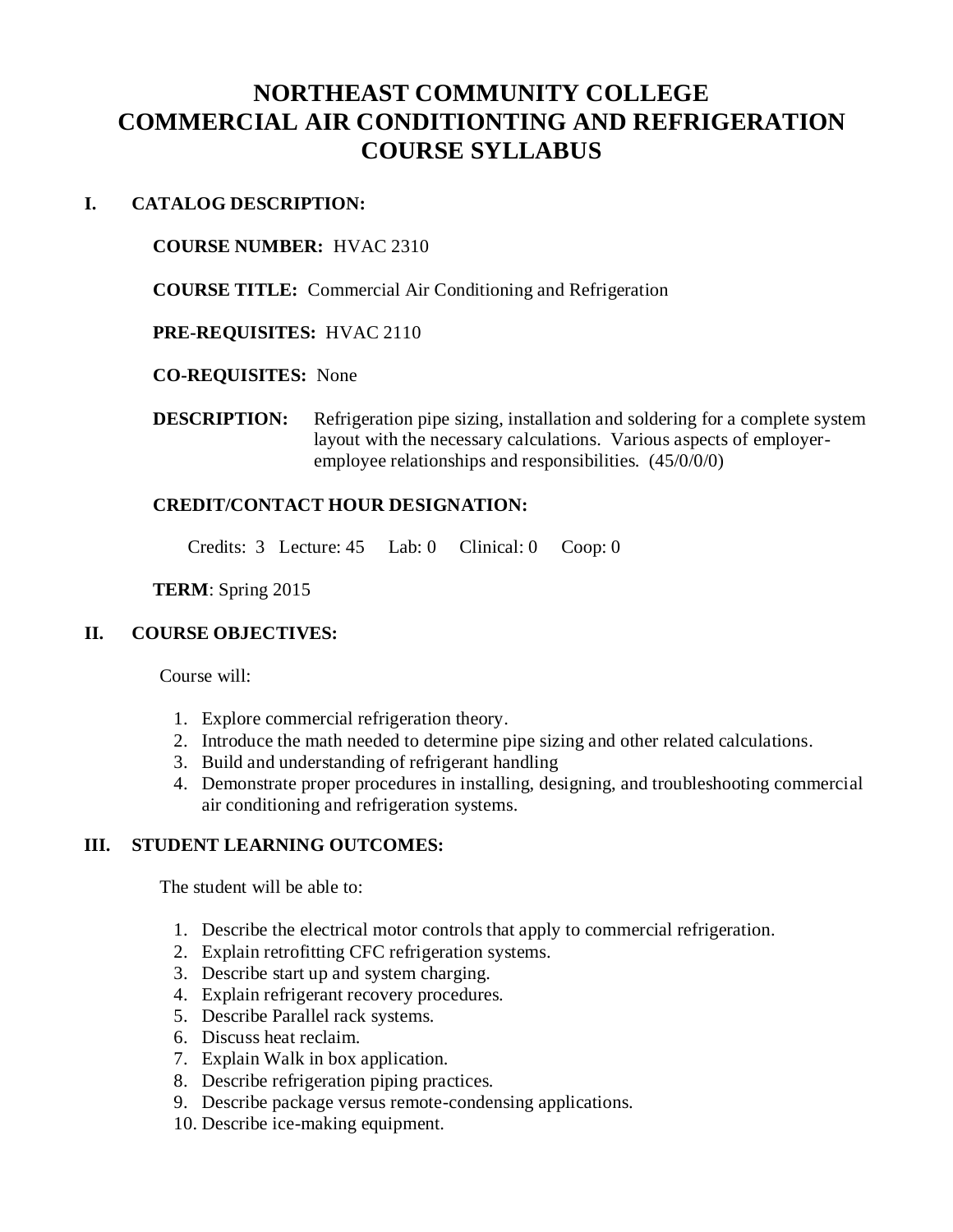- 11. Describe refrigeration maintenance program.
- 12. List the typical operating temperatures and pressures for the low- pressure side of a refrigeration system for high, medium, and low temperatures.
- 13. Troubleshoot and recognize typical operating conditions for commercial refrigeration systems.\*

\*These course objectives are directed toward meeting the Fundamental Academic Competencies and Skills (FACS).

# **IV. CONTENT/TOPICAL OUTLINE:**

- A. Commercial Refrigeration Textbook
	- 1. Chapter 6: Controls and Accessories
	- 2. Chapter 7: Refrigeration System Troubleshooting
	- 3. Chapter 8: Compressor Motor Controls
	- 4. Chapter 9: Retrofitting, Recovery, Evacuation, and Charging
	- 5. Chapter 10: Supermarket Refrigeration
	- 6. Chapter 11: Walk-in Refrigerators and Freezers
	- 7. Chapter 12: Ice Machines
	- 8. Chapter 13: Product Temperatures for Preservation and Health
	- 9. Chapter 14: Refrigeration Business Tips

# **V. INSTRUCTIONAL MATERIALS:**

- A. Required Text**:**
	- 1. Commercial Refrigeration for Air Conditioning Technicians; 2nd Ed. Editor: Dick Wirz ISBN-10: 1-4283-3526-9
- B. Required Materials
	- 1. Notebook
	- 2. Pens/Pencil
	- 3. Calculator
	- 4. Safety Glasses

# **VI. METHOD OF PRESENTATION:**

- A. Methods of presentation typically include a combination of the following:
	- 1. Handouts
	- 2. Multimedia presentations
	- 3. Independent study
	- 4. Formal and informal lectures
	- 5. Demonstrations

# **VII. METHOD OF EVALUATION:**

A. Methods of evaluation typically include a combination of the following: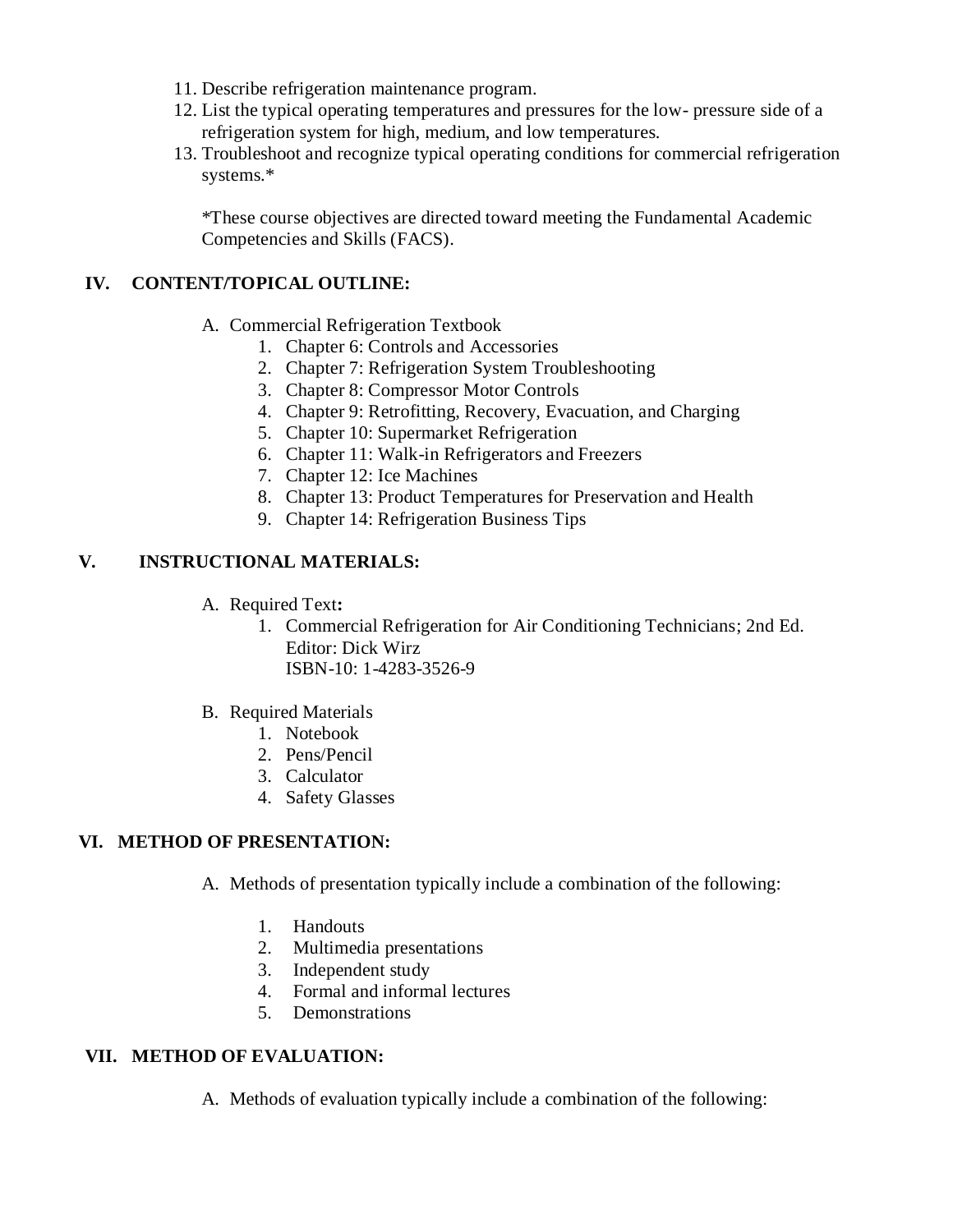- 1. Class participation (attendance and engagement)
- 2. Tests/quizzes
- 3. Assignments
- B. Grading Rubric:

Tests 60% Quizzes/Assignments 40%

### C. Grading Scale:

| $95 - 100$ | $A+$      |
|------------|-----------|
| $90 - 94$  | A         |
| $85 - 89$  | $B+$      |
| 80 - 84    | B         |
| $75 - 89$  | $C_{\pm}$ |
| 70 - 74    | C         |
| 65 - 69    | $D+$      |
| $60 - 64$  | D         |
| Below 60   | F         |

### **VIII. COURSE REQUIREMENTS:**

- A. Attendance
	- 1. Students are expected to attend class. Missed quizzes/assignments cannot be made up unless approved by the instructor. If you cannot attend class, see or call instructor (phone number 402-844-7230). Your grade will start dropping by a letter grade for each day after three days.
- B. Student Conduct
	- 1. Students will also be expected to conform to the Student Code of Conduct.

### **IX. SUPPORT SERVICES:**

#### A. **Library Service**:

The Northeast Community College Library Resource Center provides students with tools to conduct scholarly research and increase knowledge. Through the library's subscription databases, students have access to millions of current and credible resources not available through Google, Yahoo, and other search engines. Links to online databases and the library's online catalog can be found at [http://www.northeast.edu/Library-Resources/.](http://northeast.edu/LS/index/php) Students who would like assistance in utilizing the library's resources are encouraged to contact the library for further information and personal service at 402-844-7131 or email [marylouise@northeast.edu.](mailto:marylouise@northeast.edu)

#### B. **Disabilities**:

Students with a documented disability may be eligible for certain accommodations that support their success in the classroom. Please contact Mary Balaski, Disability